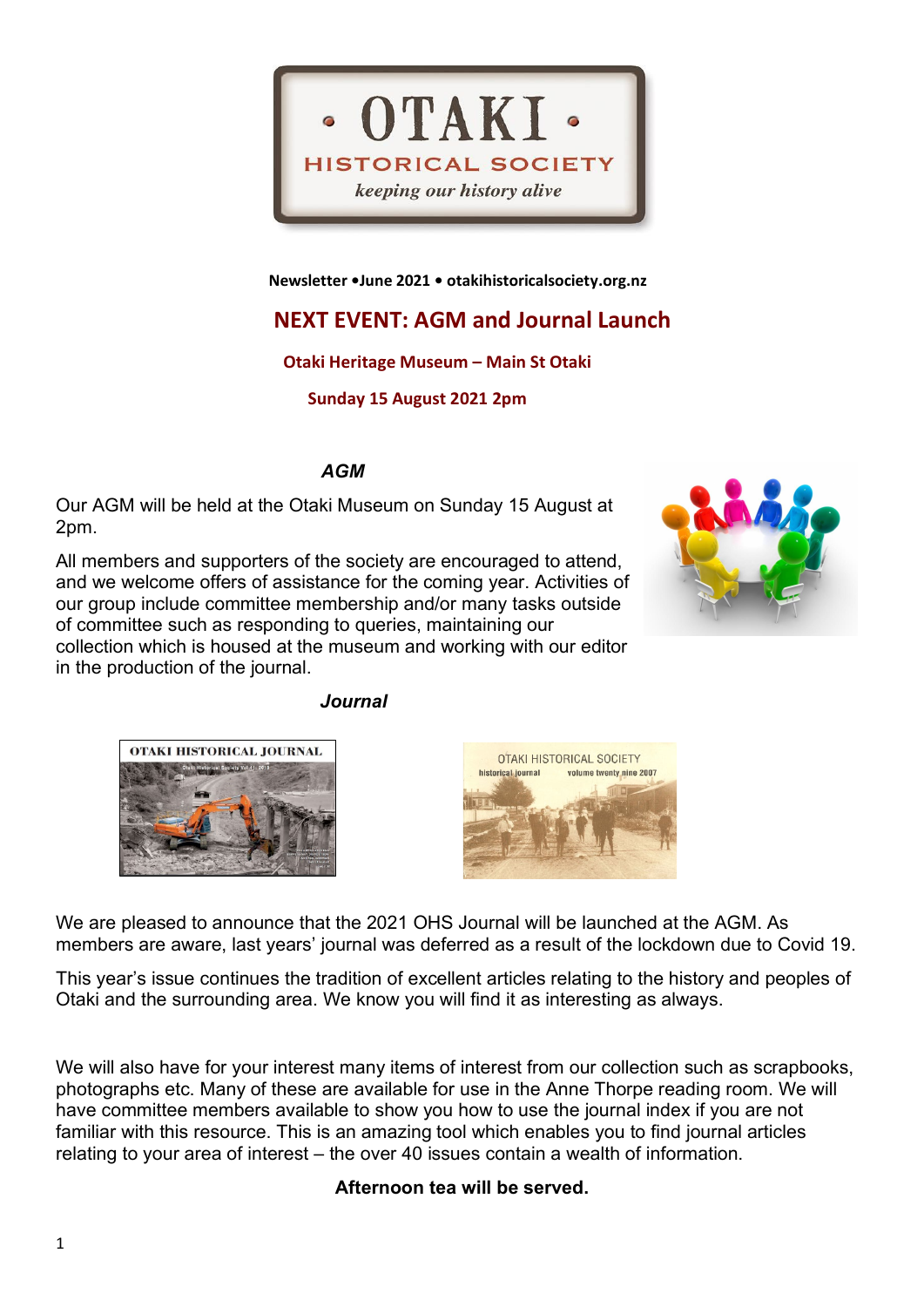The society has past journals available for sale at varying prices. Please contact us to confirm the availability and cost of any of the journals you are interested in.

**Note:** Digitised copies of out of print journals and/or articles from any of our journals can be purchased from the society. Contact us for costs and further details.



**Follow the link to our website to see all the covers of previous issues, click on the image to view the contents page and make your choice! <https://www.otakihistoricalsociety.org.nz/journals>**

### *Museum*

#### *Exhibition*

#### *Ko Ōtaki te awa/Ōtaki is the river*

This exhibition features a range of stories about the river and its relationship with the local community. It starts with the tangata whenua – the people of the land. Then it shows some of the European settlers, explorers and surveyors, plant hazards, geology, the river catchment, crossing the river and flooding. There is also a display of the work of the Friends of the River.

This is a beautifully presented exhibition and not to be missed.

#### *Reading Room*

We remind readers of the facilities available in the Anne Thorpe reading room. This room has many records and publications available for public access. The trustees and volunteers on duty can also assist with researching and locating photographs, artefacts, estate collections etc which have been received by Otaki Historical Society and the Heritage Bank Trust. These items have been recorded on 'Past Perfect' and can be viewed on the computers in the reading room.

The OHS society has the use of a large display board on the western wall where we intend showing a variety of our items and documents. Currently on display is information and photos about Pukekaraka.

When entering the museum turn right for the Reading Room and left for the Exhibition.

## *Radio Interviews*

These broadcasts continue on Beach FM. Undertaken by Sarah Maclean, these sessions are varied and always interesting. Make sure you tune in to Beach FM. Sessions are on the first Wednesday of the month.

#### *OHS Website and Index Page*

Click on the 'News and Events' tab to view a feed from our Facebook page. This is a great way to see Facebook posts for those who do not use social media.

The index is available on the website. [www.otakihistoricalsociety.org.nz](http://www.otakihistoricalsociety.org.nz/) The index is a valuable tool for researchers and members seeking information relating to the content of our 40 journals. Use the index to see if your interests (or family) are mentioned. If you find relevant information, refer to your journals or contact the Society to obtain past issues or digitised articles or journals. *Please note the two links to access the index i.e. 1-40 and 41.*

We have some of our past newsletters available on the website. Click on the 'Newsletters' tab at the top of the home page to view.

The website also has many photographs and an interesting timeline of Otaki's history for your viewing.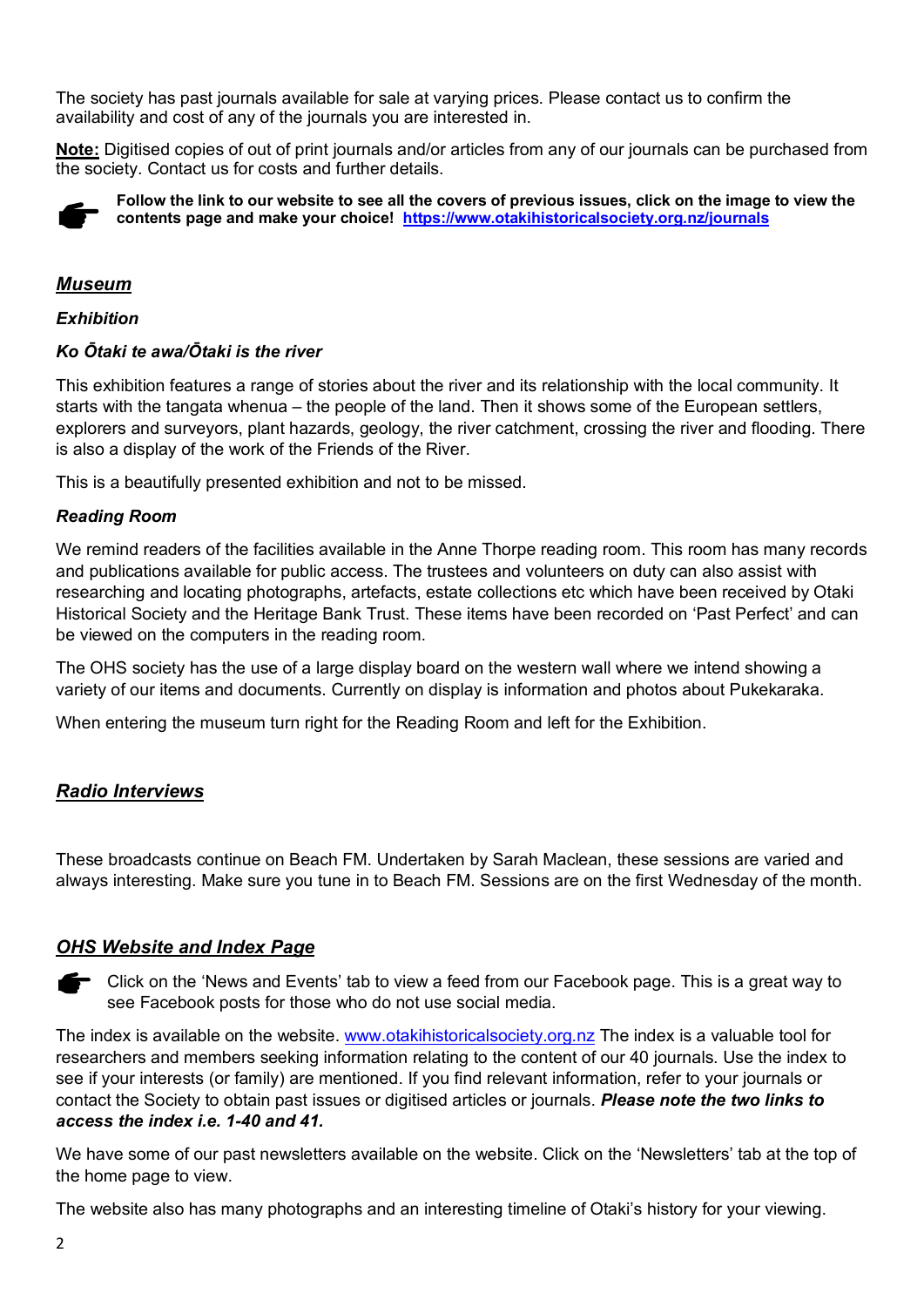#### **Click on a photo to see the description.**

Journals and photographs can be purchased through the website and you can also join the society or renew your subscription. Submission forms for journals, subscriptions, queries are available.

#### *OHS Facebook Page*

See our page for meeting information, photographs and other updates.

<https://www.facebook.com/otakihistoricalsociety/>

**Please feel free to post memories and photos relating to Otaki's history on our Facebook page. The more our history is shared, the longer it will be retained.**

#### *OHS Public Meetings*

AGM as above

#### *Reminder*

The Society warmly welcomes:

- Ideas and articles for future journals
- Photographs, manuscripts and documents etc. relating to the history of Otaki and its surrounds
- New members
- Contact us at: otakihistoricalsociety@yahoo.com



| Otaki Museum                  | <b>The Shed Beauty Therapy</b>          |
|-------------------------------|-----------------------------------------|
| <b>Chairs Hair Design</b>     | <b>Harvey Bowler</b>                    |
| Telegraph Hotel               | <b>Kapiti Coast District Libraries</b>  |
| <b>Friends of Otaki River</b> | <b>Coast Access Radio</b>               |
| Agar Fenwick Limited          | Te Wananga o Raukawa                    |
| <b>Concrete Doctors</b>       | <b>First National Real Estate Otaki</b> |
| Tall Poppy                    | <b>Otaki Genealogy</b>                  |
| Otaki Today                   |                                         |

*We acknowledge our advertisers and encourage members to support these local businesses and organisations*